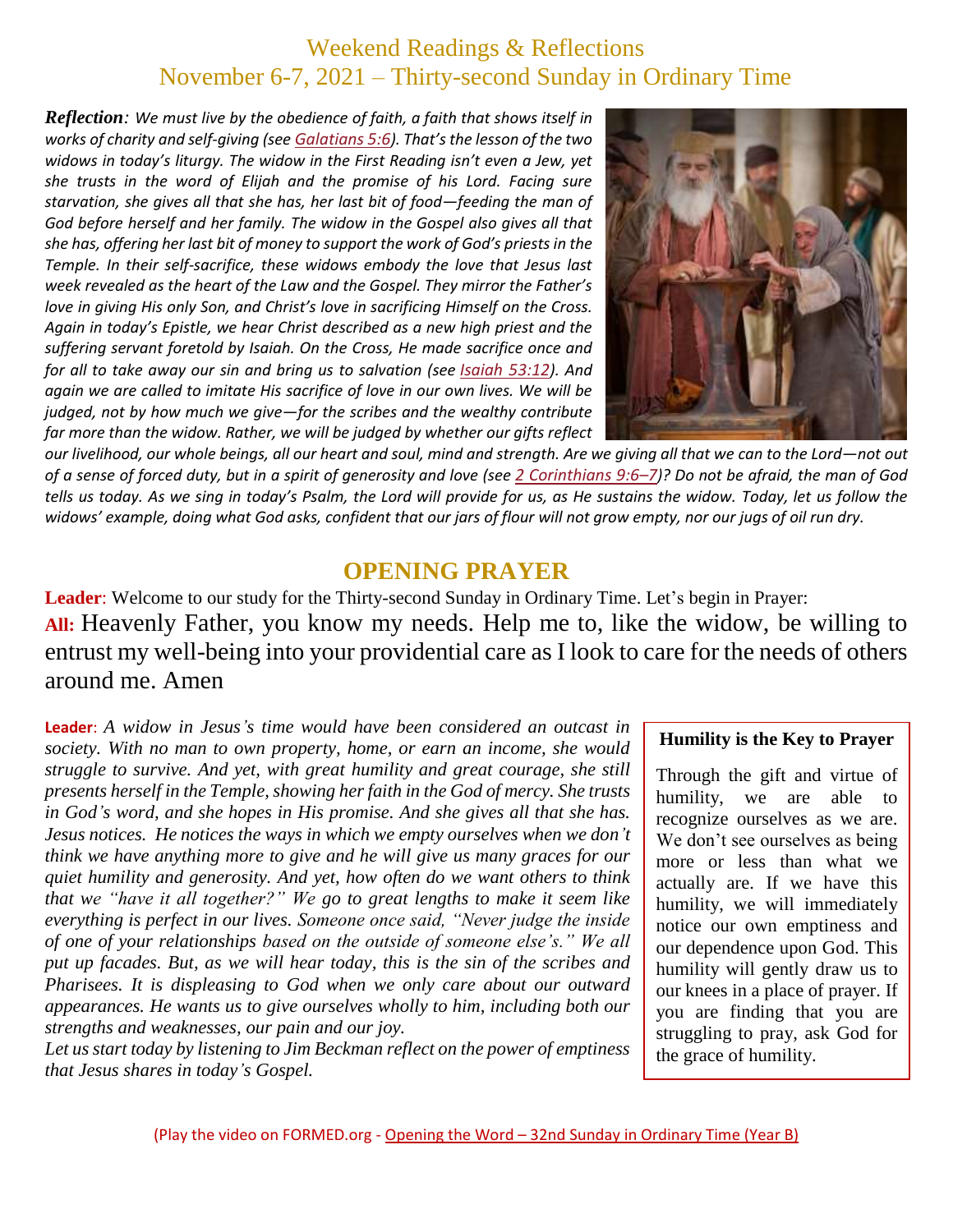## **FIRST READING** ~ 1 Kings 17:10-16 ~

In those days, Elijah the prophet went to Zarephath. As he arrived at the entrance of the city, a widow was gathering sticks there; he called out to her, "Please bring me a small cupful of water to drink." She left to get it, and he called out after her, "Please bring along a bit of bread." She answered, "As the LORD, your God, lives, I have nothing baked; there is only a handful of flour in my jar and a little oil in my jug. Just now I was collecting a couple of sticks, to go in and prepare something for myself and my son; when we have eaten it, we shall die." Elijah said to her, "Do not be afraid. Go and do as you propose. But first make me a little cake and bring it to me. Then you can prepare something for yourself and your son. For the LORD, the God of Israel, says, 'The jar of flour shall not go empty, nor the jug of oil run dry, until the day when the LORD sends rain upon the earth.'" She left and did as Elijah had said. She was able to eat for a year, and he and her son as well; the jar of flour did not go empty, nor the jug of oil run dry, as the LORD had foretold through Elijah.

*Behind the scenes of the first reading is a show of strength by God (Yahweh) over the worshippers of Baal (the god of fertility, rain, nature). Ahaz, the King of Israel, married Jezebel, allowed her to import her Baal priests and eventually she attempted to convert everyone to Baal worship. Elijah showed Gods strength by killing the priests of Baal and then proclaiming a drought as punishment on the land and teaching them that Yahweh is more powerful than Baal. Elijah himself has become hungry and thirsty. God tells him to go to Zarephath. This town was 'enemy' territory as it was the home of Jezebel's Father! He would be met by a woman who would help him. A widow is on her last meal and desperate for survival. Open to God and showing hospitality she responds to Elijah. Her response is blessed by God.... 'she was able to eat for a year...'* 

- *Imagine this scene. Reflect on the obedience and trust of both Elijah and the widow. Do you trust God? How could you show it?*
- *Why do you think the widow does what Elijah asks? Has there ever been a time when someone unexpectedly helped you?*

## **SECOND READING** ~ 2 Hebrews 9:24-28 ~

Christ did not enter into a sanctuary made by hands, a copy of the true one, but heaven itself, that he might now appear before God on our behalf. Not that he might offer himself repeatedly, as the high priest enters each year into the sanctuary with blood that is not his own; if that were so, he would have had to suffer repeatedly from the foundation of the world. But now once for all he has appeared at the end of the ages to take away sin by his sacrifice. Just as it is appointed that human beings die once, and after this the judgment, so also Christ, offered once to take away the sins of many, will appear a second time, not to take away sin but to bring salvation to those who eagerly await him.

*The Letter to the Hebrews paints a picture of the special Feast of Atonement described in Lev 16. The Priest would take blood into the Tent (Holy of Holies) and cover the mercy seat with blood to represent forgiveness of sins. The Priest would then appear at the entrance to the tent and announce forgiveness. Jesus has entered not a tent but heaven and His own blood has been offered as a sacrifice to take away sin. He will return - not to take away sin – but to welcome all those who eagerly await him.* 

 *Do you look forward to Jesus' second coming? Does Sunday Mass give you an experience of salvation and atonement when the priest is holding up the Gift of our reconciliation and communion with God?*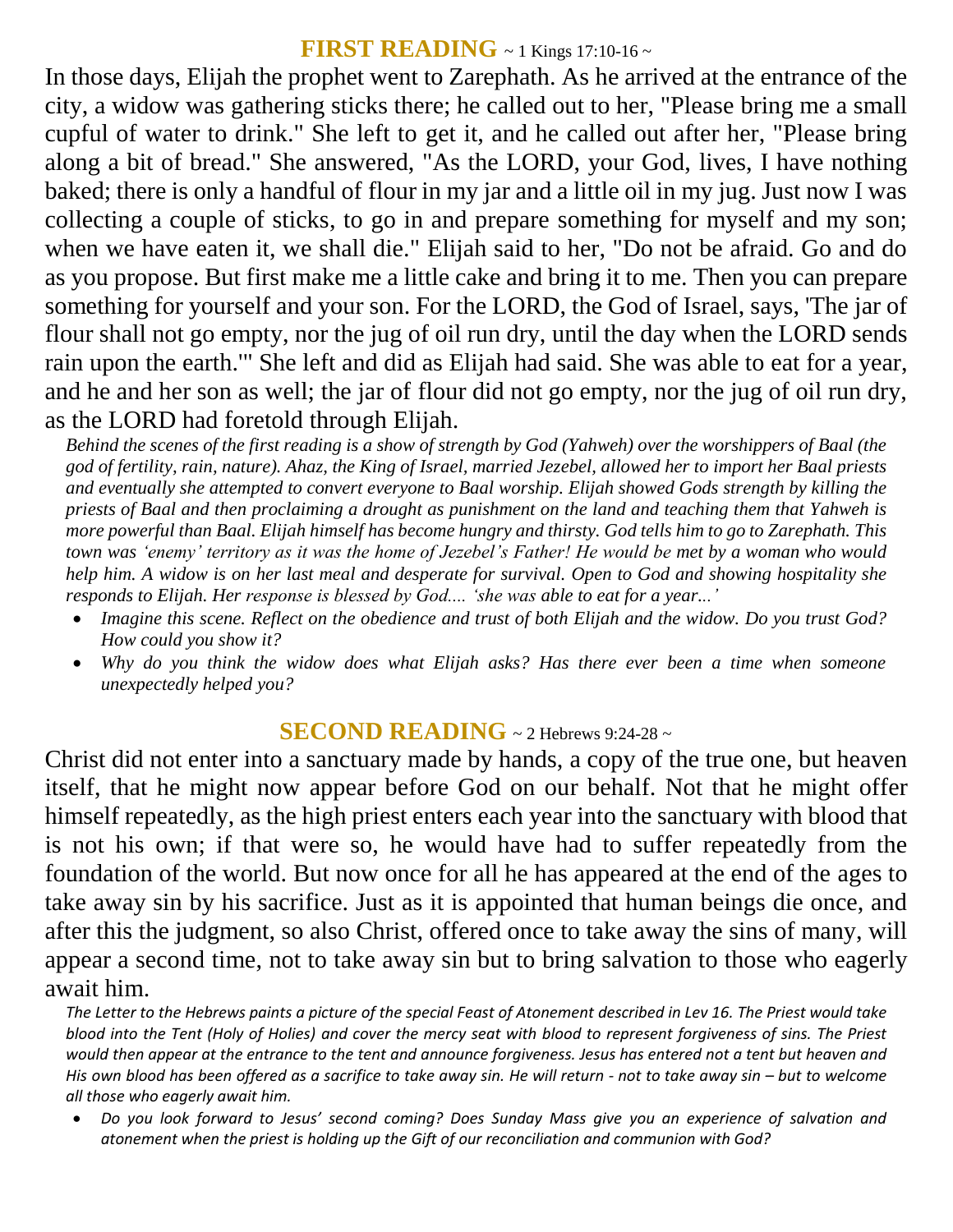#### **GOSPEL** ~ Mark 12:38-44 <sup>~</sup>

In the course of his teaching Jesus said to the crowds, "Beware of the scribes, who like to go around in long robes and accept greetings in the marketplaces, seats of honor in synagogues, and places of honor at banquets. They devour the houses of widows and, as a pretext recite lengthy prayers. They will receive a very severe condemnation." He sat down opposite the treasury and observed how the crowd put money into the treasury. Many rich people put in large sums. A poor widow also came and put in two small coins worth a few cents. Calling his disciples to himself, he said to them, "Amen, I say to you, this poor widow put in more than all the other contributors to the treasury. For they have all contributed from their surplus wealth, but she, from her poverty, has contributed all she had, her whole livelihood."

*Scribes were experts at knowing and interpreting the religious laws of the Jewish People. When a Husband died, a widow was vulnerable and often without support if a brother in law did not choose to marry her. With few legal rights, scribes at times became care-takers of widow's property. They were supposed to protect the vulnerable but often devoured the house and property of widows charging a commission for their services. At the same time, they pretended to be holy and continued to wear their temple garb into the streets to attract attention. Jesus does not condemn the role of someone interpreting the laws but invites authenticity.* 

 *Who today is a modern widow - vulnerable and in need of care? In what ways would Jesus' words challenge the Church, Priests, Theologians, Lawyers, Politicians? In what way today do people behave like the scribes, the rich, the widow?*

*The treasury was 13 trumpet shaped containers that collected the coins, tithes and contributions of people at the Temple. A poor widow places all she has, in contrast to rich people giving to God something of their surplus.* 

 *Do you think God is honored by laws, lengthy prayers, long robes, large sums... or the complete total trust and surrender of the poor widow with her 2 cents?*

*Jesus now leaves the Temple and walks toward the event of his total and complete self-giving to the Father for the salvation of the world. Like the widows in the readings today he will hold nothing back from God.* 

 *What do you think it means to give all that you are and have to God? What is something you can do today to make this happen?*